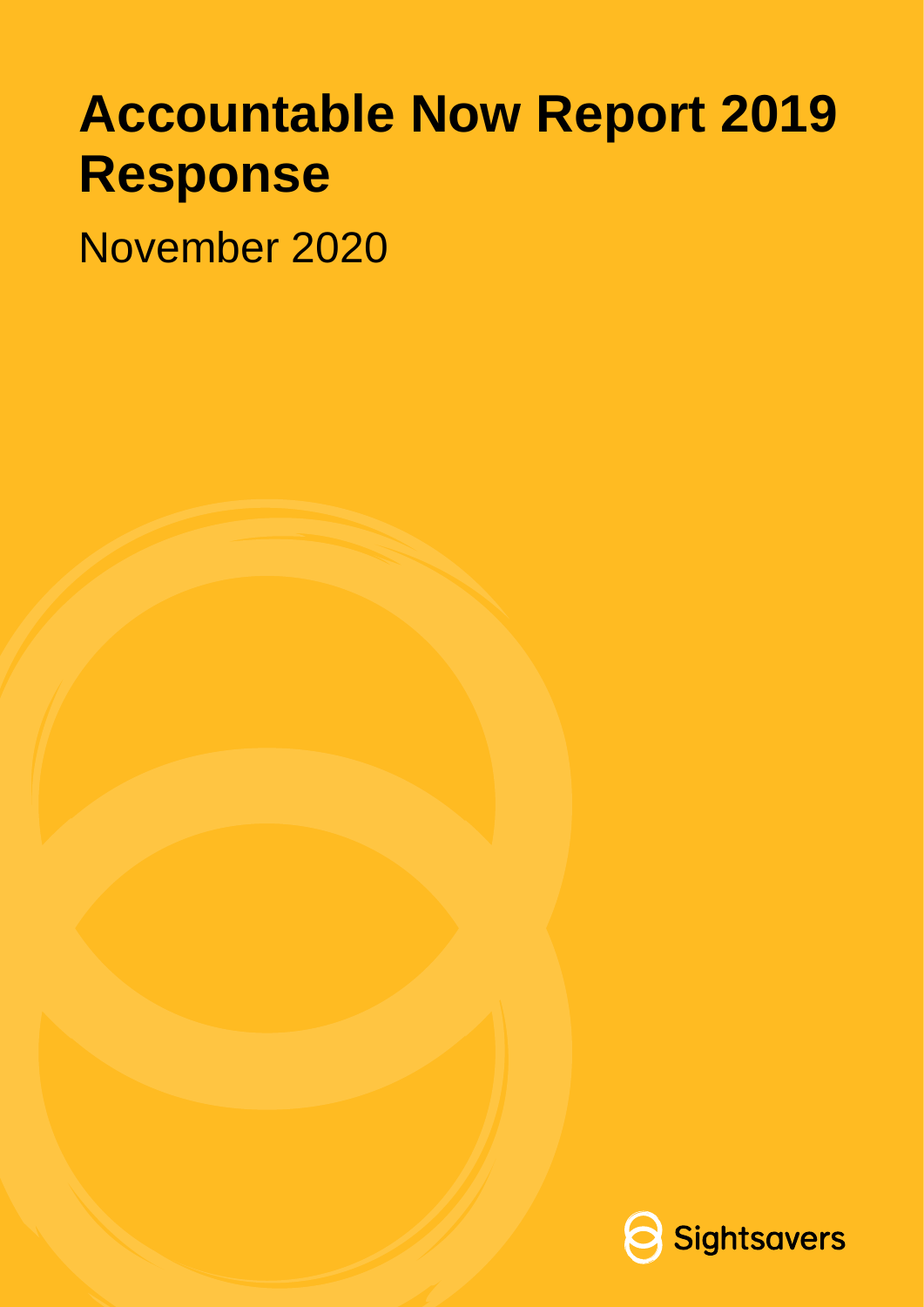# **Areas highlighted by the panel in its Improvement Analysis**

### **C.3 Inclusivity, human rights, women's rights and gender equality**

- The panel suggests that in the next report Sightsavers gives enhanced attention to other minority groups, as well as strengthening its indicators in gender and inclusion. These comments will be fed back internally into the current SIM Card refresh process taking place throughout 2020 – 2021. Changes and progress will be reported in the next report.
- The findings from the synthesis review to promote gender equality will be included in the next report.

### **J.4 Complaints handling mechanisms and overview of complaints (internal)**

• In the next report, in line with the panel's comments, Sightsavers will investigate further the way in which the grievance policy and channels for raising grievances are publicised. In line with ACAS recommendations Sightsavers encourages staff to handle problems informally before moving to formal grievances, and our HR business partners are embedded in the organisation and well placed to support line managers in handling this. We believe this means grievance rates tend to be low. We also carry out bi-ennial employee surveys seeking to gain an understanding of the frustrations and challenges faced by staff (as well as things which are going well!). Whilst grievances raised through the policy were low in 2019, this widely responded to survey (which was completed in June 2020 and had a 99% completion rate) raised constructive feedback which allowed us to address staff concerns through alternative mechanisms.

### **K.1 The governing body and management are held accountable for fulfilling strategic promises**

 In the next report Sightsavers will enunciate more fully the mechanisms by which Council holds itself accountable. In brief, the Council evaluates itself every two years, individual members must be re-elected every four years, and are also subject to evaluation by the Chair and Co-Chair every two years. These mechanisms taken as a whole provide a strong accountability safeguard where commitments to accountability are both monitored and reinforced on a regular cycle.

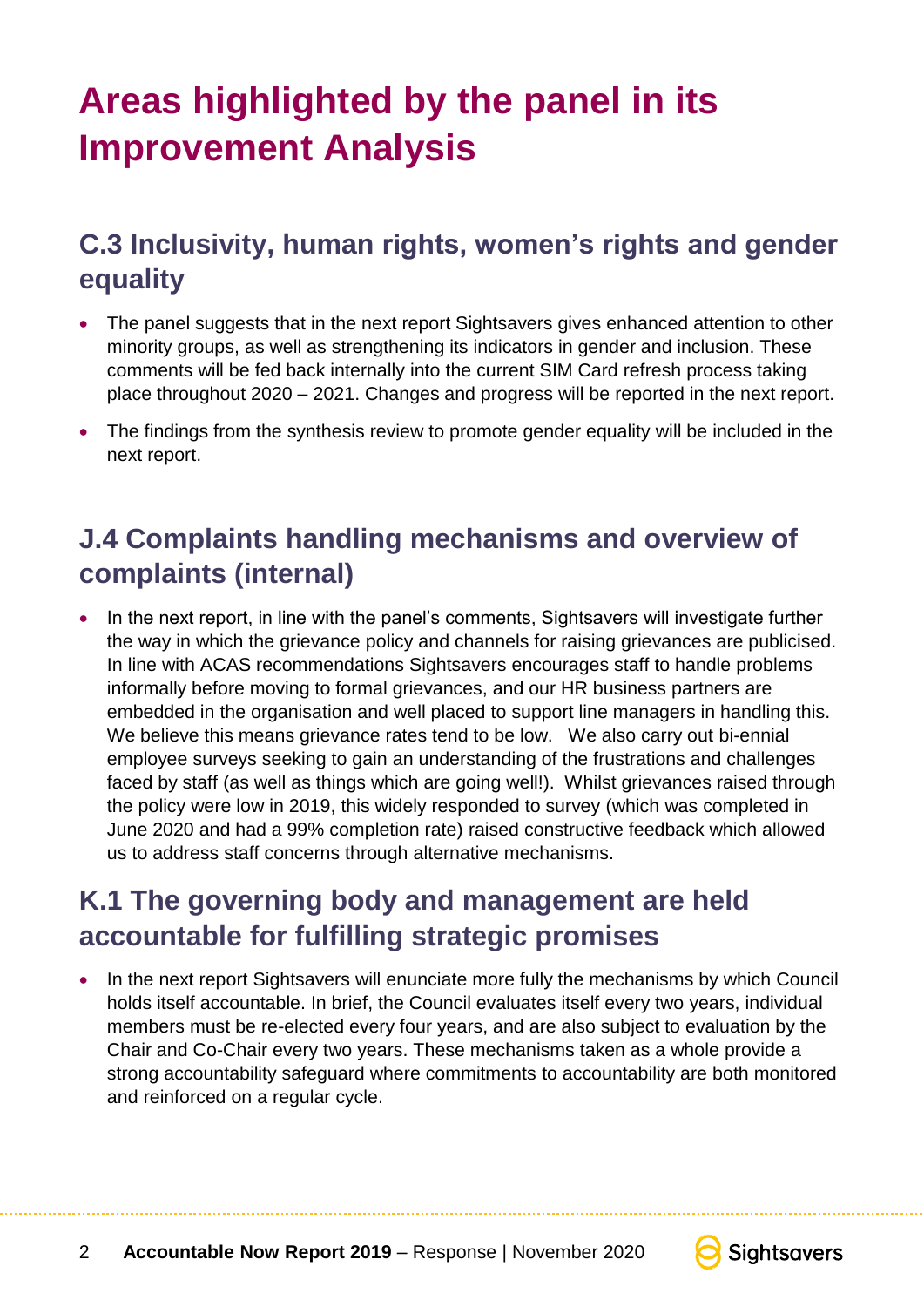## **Supplementary information and clarification**

### **A.1 Mission statement and theory of change**

The panel asked that the four change themes of our organisation as outlined in the Sim Card be detailed, they can be found at the link [here.](https://dashboard.sightsavers.org/Dashboard)

### **A.4 Significant events or changes regarding governance and accountability**

#### **Panel's feedback**

*'It would be helpful in the next report to have an explanation of the steps Sightsavers has taken/is taking to add SIM key indicators, given that important indicators are missing, especially on partnerships, networks, and organisational abilities.'*

#### **Response**

This point requires some additional explanation. Sightsavers use two different types of indicator on our SIM Card Dashboard, these are referred to as Lag and Lead Indicators. Lead Indicators are related to processes and Lag Indicators are related to outcomes. Certain indicators are not necessarily missing, but it may be that for certain objectives, e.g. "Establish strong strategic networks and alliances", we are using only a Lag Indicator because this objective focuses on an overall outcome and not a process, and therefore a Lead Indicator was not deemed to be of value. Not all of our objectives have both type of indicator, however as part of the strategy and SIM review process we are examining whether to have both components for all objectives, to close this gap.

In addition, we are reviewing all objectives and discussing whether the indicators are still relevant, examining what we want to focus on with regards to process and outcome towards each objective.

On Sightsavers' SIM Card tool, found [here,](https://dashboard.sightsavers.org/Dashboard) there can be found under our second ultimate aim 'Capacities', two indicators that examine our performance in developing effective partnerships, and establishing strong strategic networks. Under each of these objectives there are details of the performance by country for this first indicator, and by partner for the second, outlining our progress toward set targets.

3 **Accountable Now Report 2019** – Response | November 2020

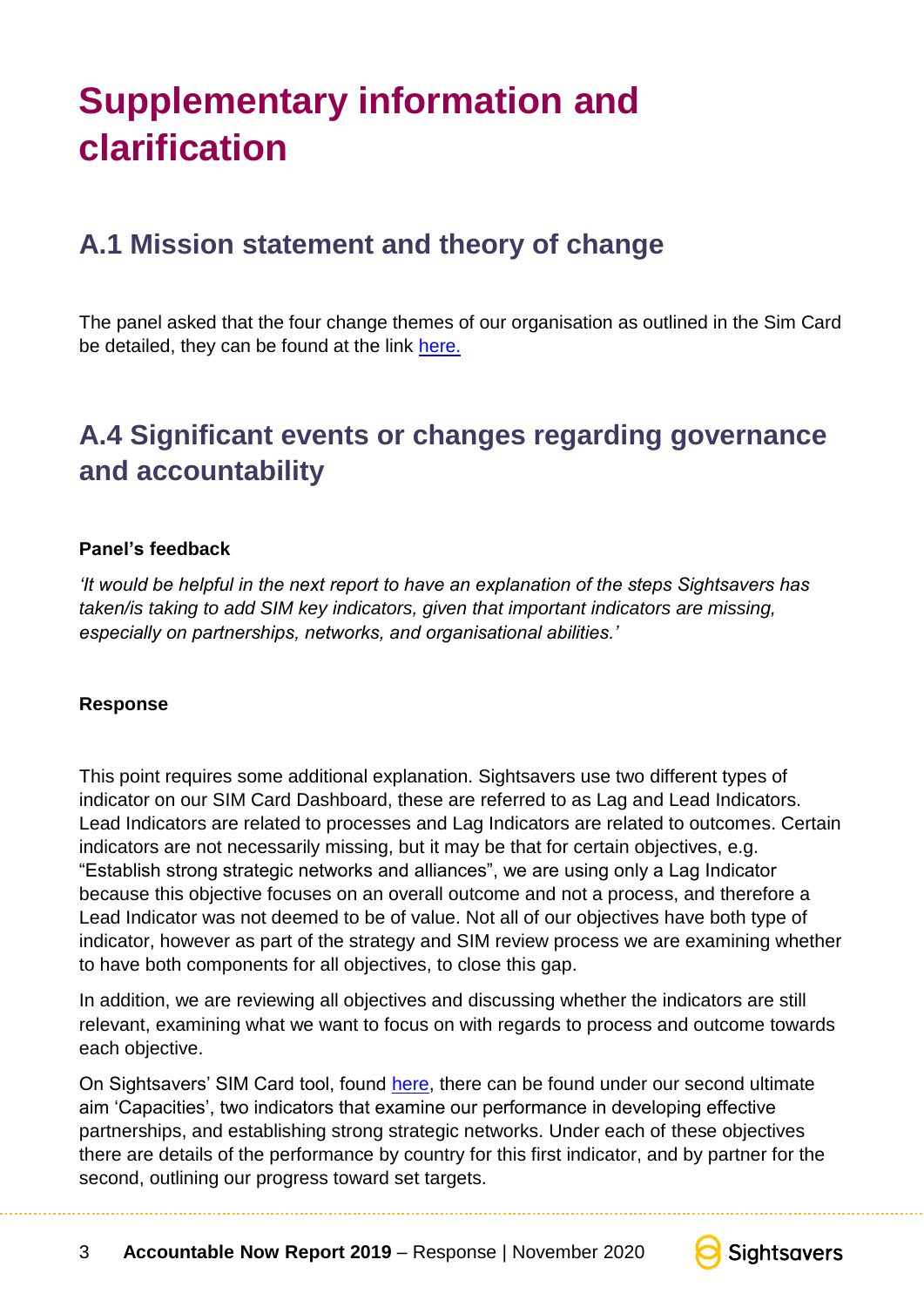### **F.1 Evidence regarding the root causes of the problems you address**

#### **Panel's feedback**

'*The report does not include examples / evidence of Sightsavers having analysed root causes and adjusted its programme in response*.'

#### **Response**

Sightsavers works closely with people with disabilities and their representative organisations at national, regional and global level to ensure that our policy positions and advocacy activities are well informed, evidence based and of the highest quality. This, alongside our analyse of public policies, ensures our influencing is targeted at addressing the root cause of disability exclusion. We seek to create what we term an enabling environment, where we work to empower and enable organisations of people with disabilities to engage and participate particularly in critical areas such as, but not restricted to, the UN Convention on the Rights of Persons with Disabilities and the Sustainable Development Goals (SDGs).

### **H.2 Safe working environment**

#### **Panel's feedback**

*'A Complaints Working Group was established to oversee the review of Sightsavers complaints management system, including the review and update of the definition of complaints and the development of an IT solution to administer complaints. Improvement plans are not included.'*

#### **Response**

Sightsavers set up a working group in 2019 to address the Organisations overall complaints management system. Some initial tasks were reviewed and solved, which included an update of the definition of complaints and tackled some fundamental areas in complaint handling.

In 2020 the group was dissolved in order to create a more streamlined approach. We now have a project coordinator working closely with all relevant departments and country offices to update and improve processes. A separate working group has now been created to implement a new online complaints handling system, this system has been identified and the initial steps & discussions towards putting it in place are making positive progress.